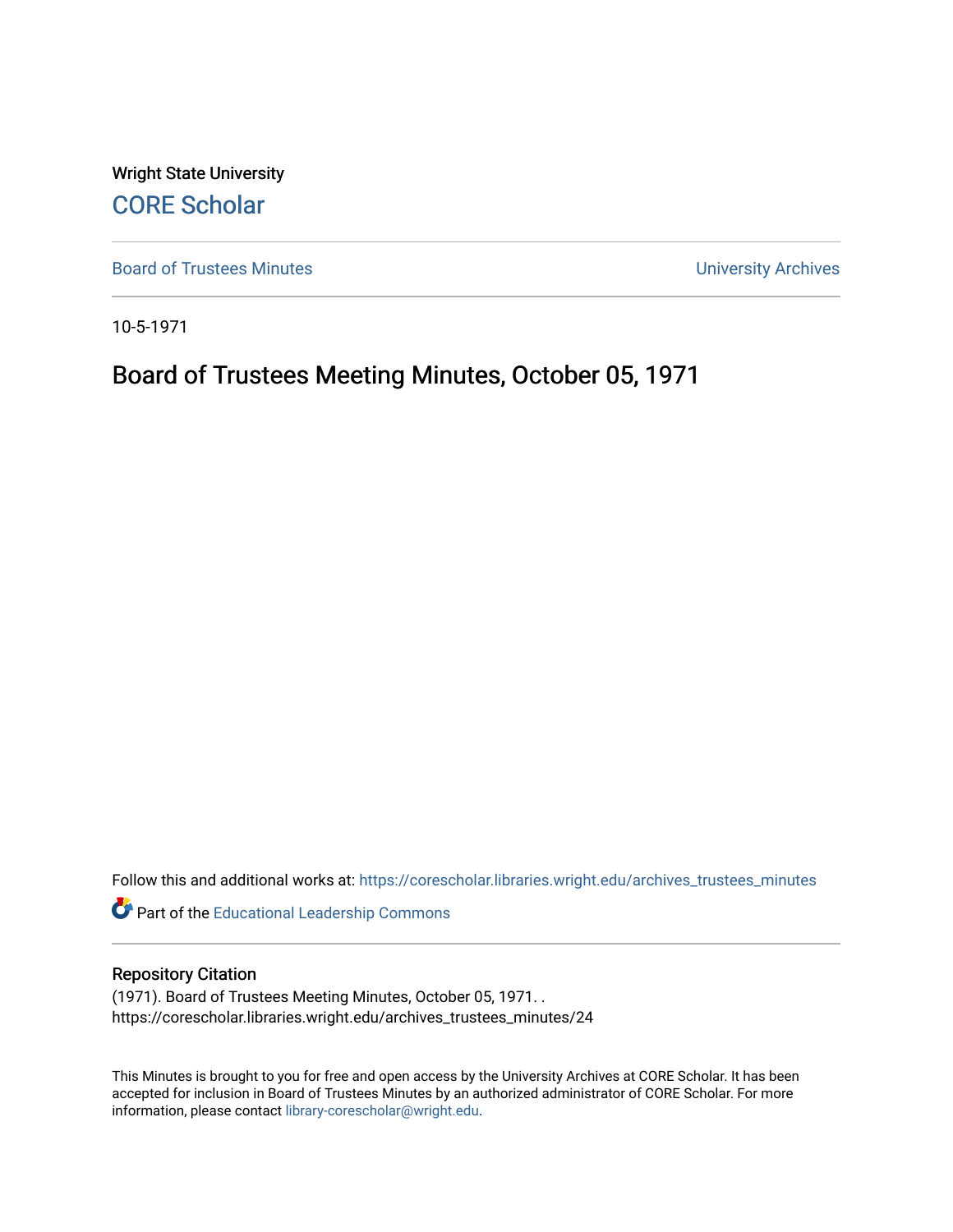# **TWENTY-FOURTH MEETING OCTOBER** 5, 197'1

# **ROLL CALL**

The Board of Trustees met on Tuesday, October 5, 1971, in the Upper Hearth Lounge, University Center, Wright State University, Dayton, Ohio.

The meeting was called to order by the Chairman, Mr. Oelman, at 2:00 p.m. The Secretary called the roll. Present were: Harry K. Crowl, Dave Hall, Harry P. Jeffrey, john E. Keto, George W. Lucas, Richard 0. Michael, and Robert S. Oelman. David L. Rike and Ray F. Ross were absent.

# **PROOF OF NOTICE OF MEETING**

The Secretary reported that the meeting had been properly called by written notification and that a quorum was present.

#### **DISPOSITION OF MINUTES OF PREVIOUS MEETING**

Dr. Keto moved to accept the minutes of the August 11, 1971, meeting with the following correction of the last line on page 59. Delete the last three words "Physical Education Building" and add "Creative Arts Center." The motion was seconded by Mr. Jeffrey and unanimously adopted.

#### **ELECTION OF OFFICERS**

The Chairman declared this to be the Fifth Annual Meeting. Article **11,** Sections 2 and 3 of the By-laws of the Board of Trustees provide that officers of the Board shall be elected at each Annual Meeting and that these officers shall take office immediately following the adjournment of this meeting.

Mr. Jeffrey nominated Mr. Robert 5. Oelman for Chairman of the Board of Trustees and Mr. Lucas seconded the nomination. Mr.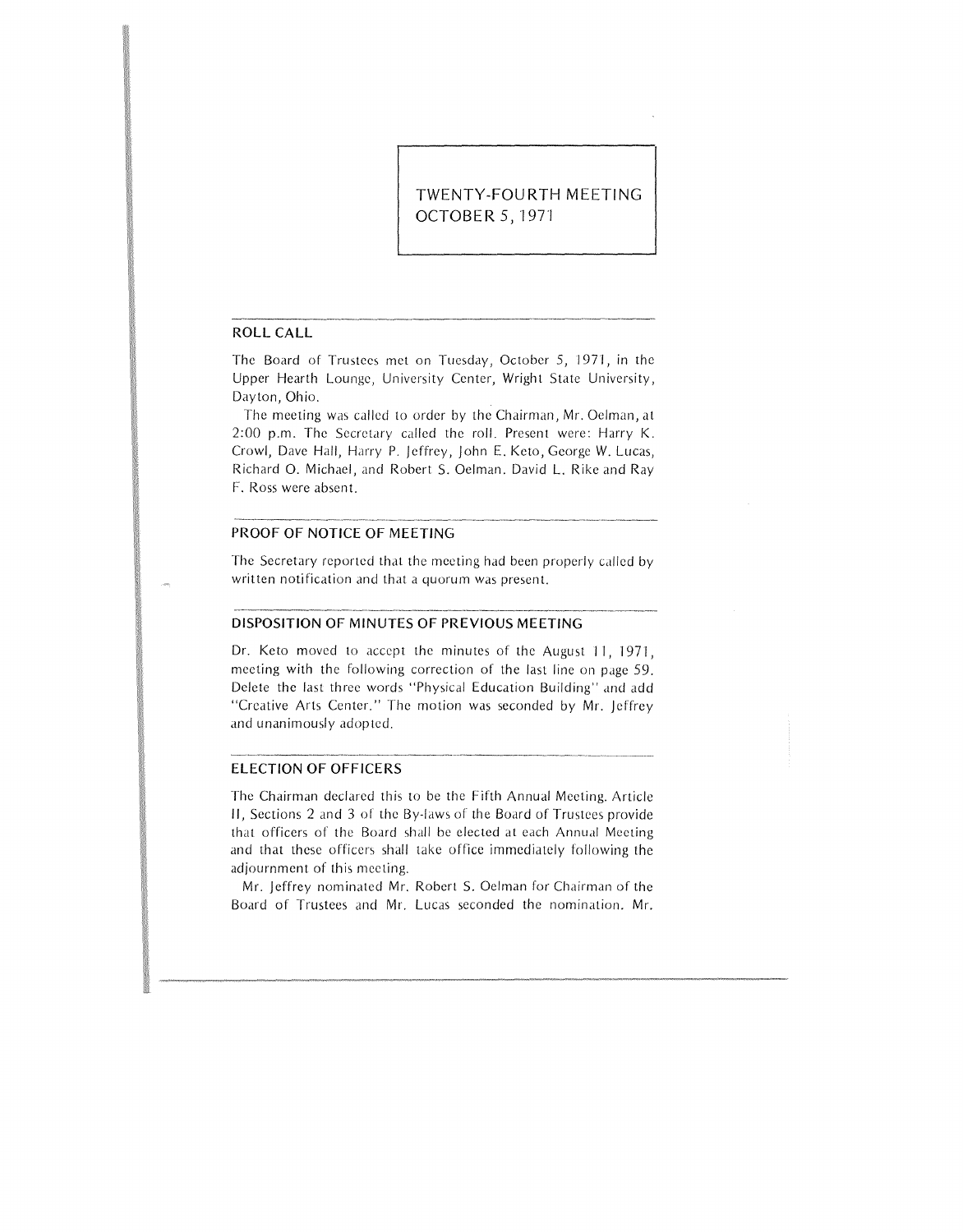Oelman was unanimously elected by roll call vote.

Mr. Lucas nominated Dr. John E. Keto for Vice Chairman of the Board of Trustees and Mr. Michael seconded the nomination. Dr. Keto was unanimously elected by roll call vote.

Mr. Crowl nominated Mr. F.A. White for the position of Secretary-Treasurer of the Board and Mr. Hall seconded the nomination. Mr. White was unanimously elected by roll call vote.

# *Officers Elected*

Robert S. Oelman, *Chairman* 1ohn E. Keto, *Vice Chairman* F.A. White, *Secretary-Treasurer* 

# REPORT OF THE CHAIRMAN OF THE BOARD OF TRUSTEES

#### New Board Members

The Chairman of the Board, Mr. Robert S. Oelman, reported that two new members, Mr. Dave Hall and Mr. Ray F. Ross, have been appointed to membership on the Board of Trustees. Mr. Ross was unable to attend this meeting; however, the Chairman welcomed Mr. Hall to his first meeting.

# Acknowledgement of Expiration of Dr. Hardy's Term of Office

The Chairman noted the expiration of the term of office of Dr. Edgar E. Hardy as a member of the Board of Trustees. Dr. Hardy has been a dedicated and effective member of this Board since its inception.

By unanimous consent, the Secretary was directed to prepare an appropriate Resolution for presentation to Dr. Hardy.

# Appointment of Mr. Douglas Fink to the Naming of Facilities and Honorary Degree Committee

The Chairman, Mr. Robert S. Oelman, reported that Board Resolution 69-23, adopted March, 1969, authorizes the Chairman of the Board of Trustees to appoint an alumnus of the University to serve on the Naming of Facilities and Honorary Degree Committee.

The Chairman appointed Mr. Douglas Fink, an August, 1968, graduate of Wright State University to the Committee. As an undergraduate, Mr. Fink was active in numerous extracurricular activities, and he currently serves as Chairman of the Wright State Alumni Steering Committee. He is presently a candidate for a Master of Business Administration Degree in the College of Business and Administration.

# REPORT OF THE COMMITTEES OF THE BOARD OF TRUSTEES

#### Building and Grounds Committee

Mr. Richard O. Michael, Chairman of the Building and Grounds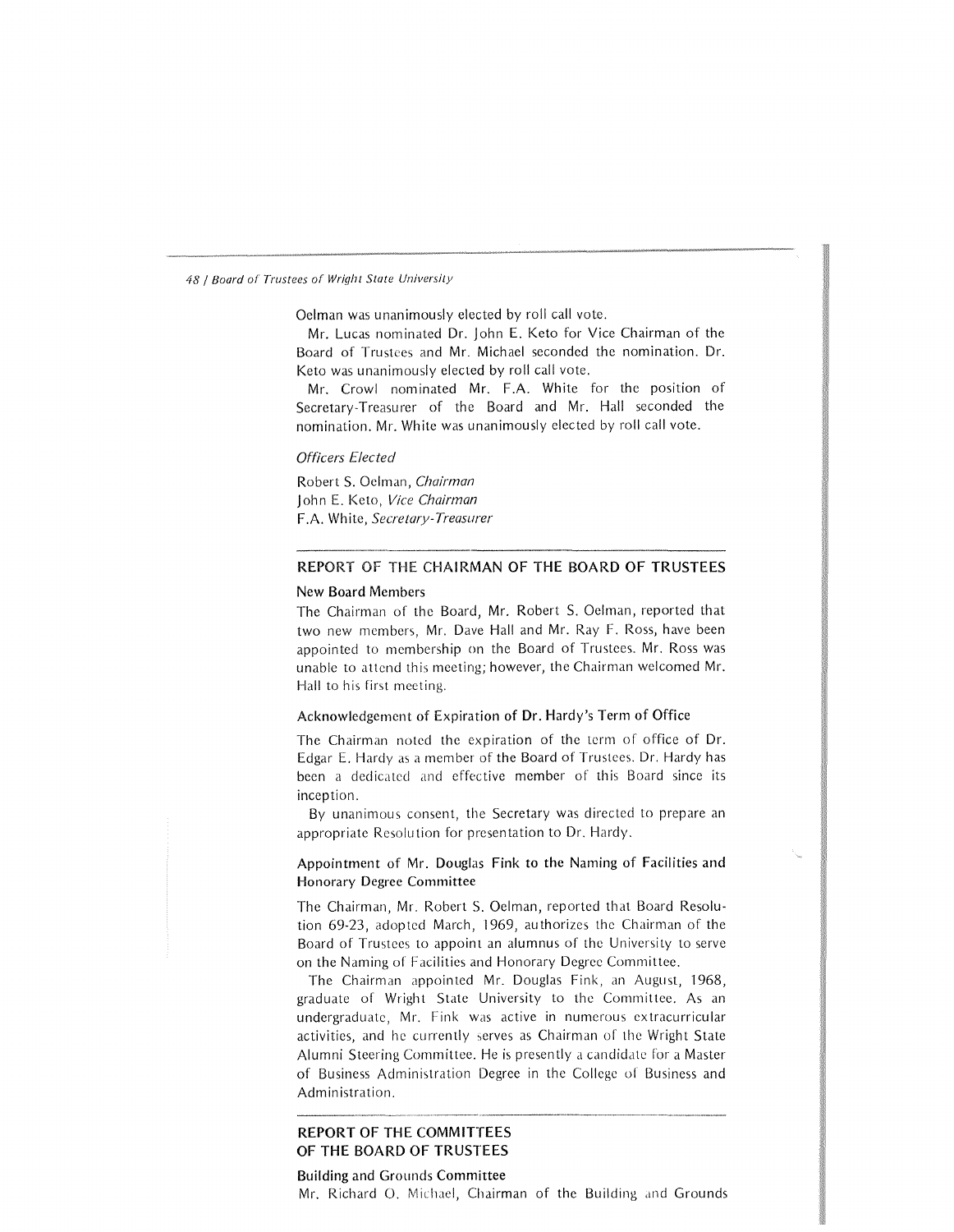Committee made the following report of the July 22 meeting.

The Building and Grounds Committee, augmented by other members of the Board of Trustees who were available, examined samples of concrete surfaces to be used in the new library building. After considerable discussion, it was agreed that the choice was to use 3/8" aggregate as specified with the new form liner from Form EZE Accessories. The finish will be either Bush Hammered or Chisel Cut. It is understood that the price will be an additional cost to the job of \$31,812.93 for Bush Hammered or \$28,278.62 for Chisel Cut as per the letter of September 3, 1971, from Mr. Loren Poff, Frank Messer & Sons Construction Co. Prior to actual wall construction by the contractor, an eleven foot panel will be poured to determine the final texture of the grooved surface and the committee will again inspect the sample at that time.

In addition, samples of the concrete to be used in the Creative Arts Building were examined and the contractor was authorized to proceed with pouring the basement walls of the fine arts and art education wing of this structure. The committee expects to examine both interior and exterior finishes before further construction is authorized.

# REPORT OF THE PRESIDENT OF THE UNIVERSITY

# Status of Legislation and President Nixon's Wage-Price Freeze of August 15

President Golding reported on the current status of appropriation legislation in the Ohio General Assembly. The President pointed out that several versions of appropriation and taxation bills have been considered by the House and Senate with no conclusive action and that the University is currently operating on a continuation budget month by month at fiscal year 1971 levels of subsidy. This situation could continue until as late as December or January.

In addition, President Golding noted that, as of this date, the effect of President Nixon's Wage-Price Freeze upon student fee increases has not been clearly stated. However, the University is proceeding to collect fees adopted by this Board of Trustees on August 11, 1971, in accordance with a ruling issued by Chancellor John D. Millett of the Ohio Board of Regents.

President Golding concluded that due to the uncertainty of income, in order to avoid a deficit budget, prompt action must be taken to conserve resources by curtailment of a series of various activities which should not seriously affect the quality of the academic programs of the University.

# Consideration of a Proposal for a Bachelor of Arts Degree in Urban Studies

President Golding reported that the Proposal for a Bachelor of Arts Degree in Urban Studies which was approved by the Academic Council on April 5, 1971, and presented to this Board for its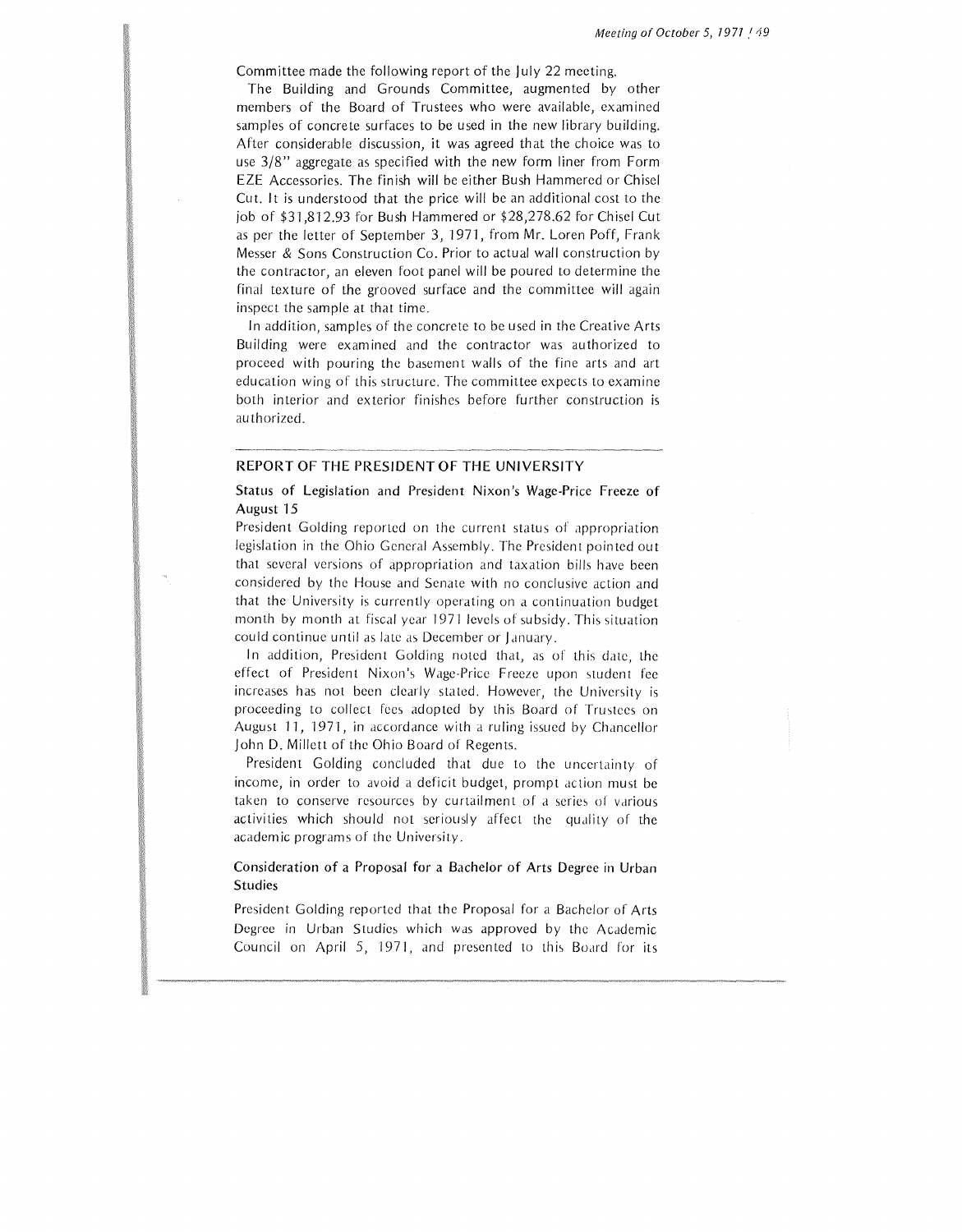consideration at its August 11, 1971, meeting has been submitted to the Ohio Board of Regents. President Golding recommended that the Board approve the proposal with the understanding that it will be implemented without the expenditure of additional funds, based on the assurance of the College of Liberal Arts that the University possesses adequate faculty resources and library holdings to implement the program this school year.

Mr. Lucas moved that the Board approve President Golding's recommendation and Mr. Michael seconded the motion. The motion was unanimously adopted by voice vote.

#### Confirmation of Faculty and Staff Appointments and Changes

President Golding reported that, since the last meeting of the Board, thirty-five administrative appointments and changes of faculty and staff to the University have been made. He recommended confirma tion of the following:

- BUCKRHAM, CLIFTON E., has been relieved of his duties as Special Assistant to the Staff Assistant for Development, Executive Offices, effective August 31, 1971 (Ref. Exec. Memo 71-9, 5-1-71}.
- CANTELUPE, EUGENE B., is appointed Acting Chairman of the Department of English, College of Liberal Arts, vice Dr. Thomas H. Wetmore, effective October 1, 1971 (Ref. Exec. Memo 69-6, 7-1-69).
- CARDER, RALPH L's, title has been changed from Supervisor of Media Services, University Library, to Manager of Media Services, University Library, effective September 1, 1971 (Ref. Exec. Memo 71-10, 6-1-71).
- CHAPPELLE, YVONNE J., is granted a leave of absence, effective from October 4, 1971 to October 28, 1971.
- CHRISTENSON, MARTHA F., has been appointed Staff Assistant, Office of Environmental Studies, College of Science and Engineering, effective September 9, 1971.
- CLODFELTER, JOHN L., is appointed a University Counselor, Counseling Services, effective September 1, 1971.
- DEAHL, BETTYRUTH, is appointed an Assistant Manager (for Design}, Graphic Services, University Publications, effective October 1, 1971.
- EDMONDS, FREDERICK E., has been appointed a Staff Assistant, University Division, effective September 13, 1971.
- ELLISON, JOHN W., is relieved of his duties as Assistant Director of the University Library for Media Resource Services, effective September 15, 1971 (Ref. Exec. Memo 70-4, 4-1-70}.
- Correction: FATH, DAVID K., formerly Payroll Supervisor, Accounts Payable, has been appointed a Payroll Accountant, effective July 1, 1971 (Ref. Exec. Memo 71-12,8-1-71).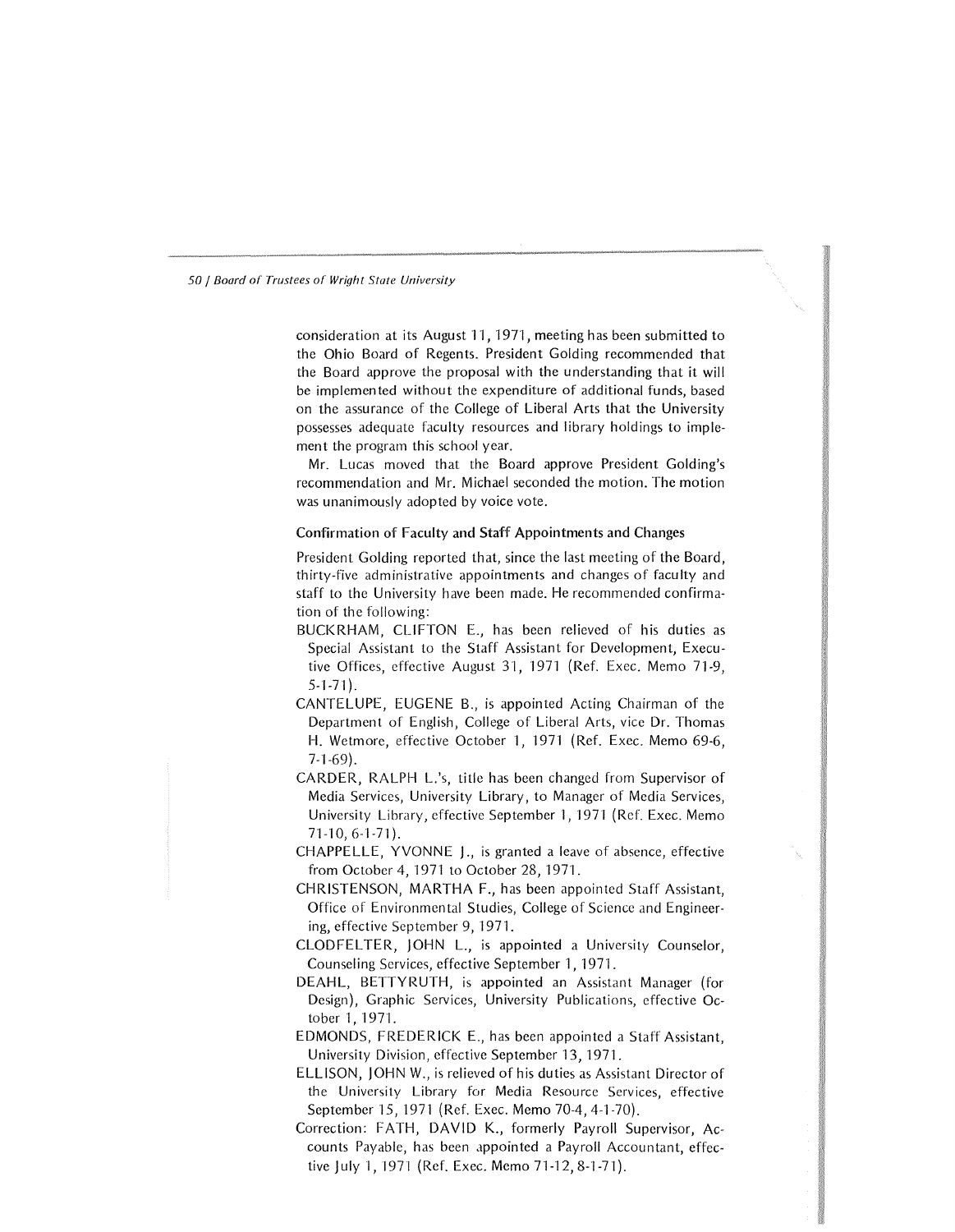- GADDIS, HAL D., is appointed Assistant Dean, Division of Continuing Education, vice Dr. Robert D. Earl, effective September I, 1971 (Ref. Exec. Memo 69-10, 11-1-69).
- GRENZEBACH, PAUL W., has been appointed Manager of Printing Services, vice Mr. Arthur R. Munch, effective September 17, 1971 (Ref. Exec. Memo 68-8, 9-30-68).
- HARDEN, 0. ELIZABETH, has been appointed Assistant Dean, College of Liberal Arts, effective September 1, 1971.
- HENDERSON, GAY D., is appointed Instructor of Library Administration and an Information Consultant, University Library, effective September l, 1971.
- HOUGH, RONALD F., is appointed Acting Chairman of the Department of Philosophy, College of Liberal Arts, vice Dr. Robert J. Power, effective September I, 1971 (Ref. Exec. Memo 69-6, 7-1-69).
- HUTCHINS, DONALD L., has been relieved of his duties as Assistant Director of Admissions, effective September 30, 1971 (Ref. Exec. Memo 70-10, 9-1-70).
- JOHNSON, RICHARD A., has been appointed Director of Residence and Program Director, University Center, effective August 16, 1971.
- KEGERREIS, ROBERT J., in addition to his other duties, is appointed Acting Director of Computer Services, vice Mr. Charles J. Hartmann, effective September I, 1971 (Ref. Exec. Memo 71-l I, 7-1-71).
- LISTERMAN, THOMAS W., has been relieved of his duties as Assistant Dean of the College of Science and Engineering, and has been appointed Assistant Provost, Office of the Vice-President and Provost, effective September 27, 1971 (Ref. Exec. Memo 70-1, 1-2-70).
- MCLEARY, LARRY, is appointed part-time Soccer Coach, Sports Information Director, and Athletic Trainer, effective September I, l 971.
- MILHEIM, ROBERT T., is appointed a University Professor, effective September I, 1971. The University Professor will report directly to the Provost.
	- A University Professor is not attached to any one college or training division, but is a special professorship which has University-wide responsibilities and recognition. The University Professor's responsibilities may include teaching, research, community service, special counsel to the administration on faculty and curriculum matters, or other special duties assigned by the President or Provost.
- MURRAY, JOHN V., is dppointed Dean, College of Business and Administration, vice Dr. Rust F. Gray, Jr., and Dr. William D.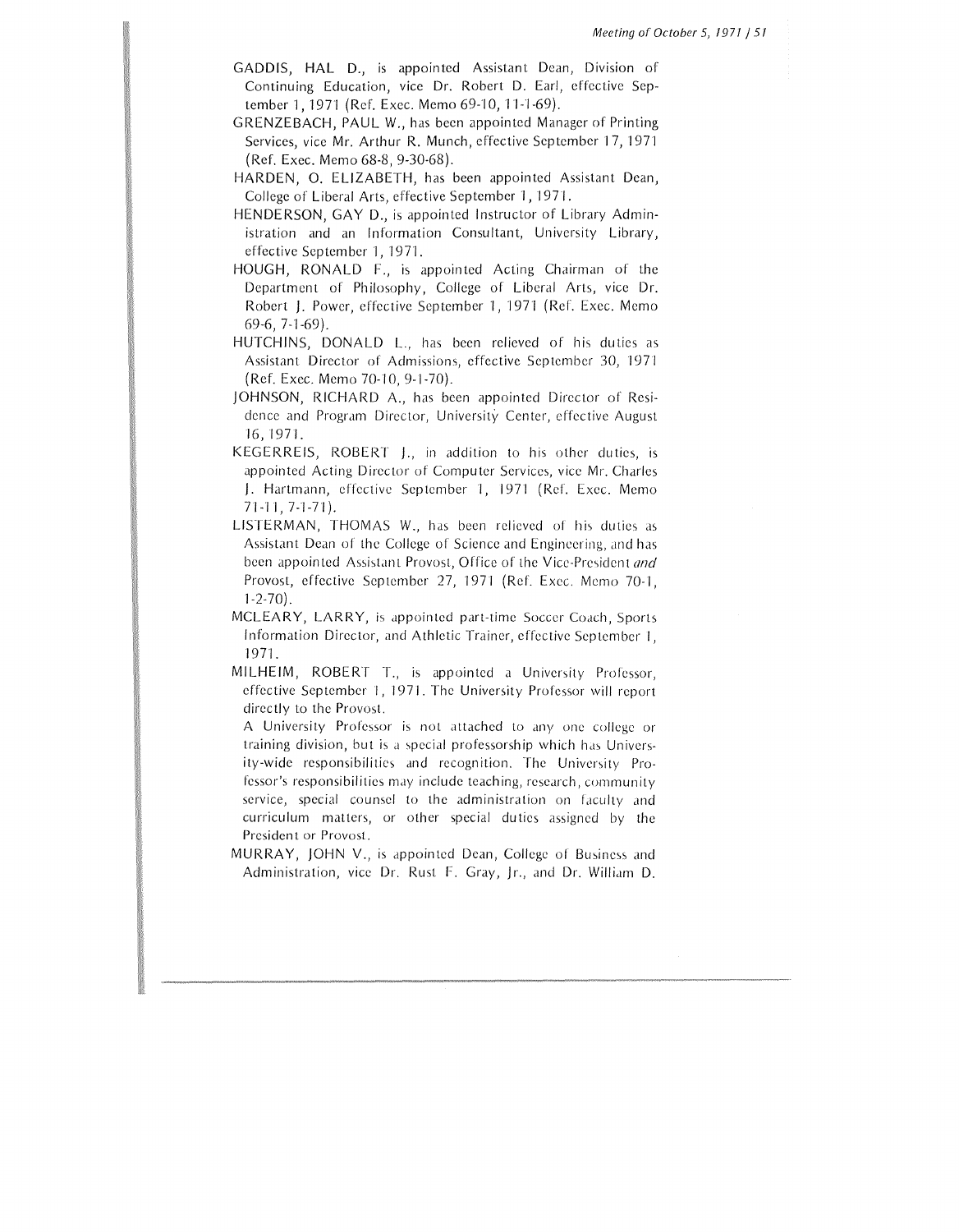Evans, Coacting Deans, effective September 1, 1971 (Ref. Exec. Memo71-11, 7-1-71).

- NTUKOGU, CYRIL A., is appointed an Assistant Director, Institutional Research, vice Mr. Gregory M. Christenson, on a part-time basis, effective from October 1, 1971 through December 31, 1971. Beginning January 1, 1972, Mr. Ntukogu's duties will be on a full-time basis.
- O'CONNELL. ROBERT T., has been relieved of his duties as Staff Assistant, Executive Offices and has been appointed Staff Assistant, Office of the Budget, and Assistant Director, Institutional Research, effective September 13, 1971. Mr. O'Connell's time will be divided equally between the Office of the Budget and the Office of Institutional Research (Ref. Exec. Memo 70-10, 9-1-70).
- SKINNER, GORDON B., is granted a leave of absence, effective from September 1, 1971 to June 11, 1972.
- SMITH, REED M., is granted a leave of absence, effective from September I, 1971 to June I, 1972.
- THOBABEN, ROBERT G., is appointed Acting Chairman of the Department of Political Science, College of Liberal Arts, effective from September 1, 1971 to May 31, 1972, vice Dr. Reed M. Smith.
- WAGGENER, HERMAN A., is appointed Acting Chairman of the Department of Management, College of Business and Administration, vice Dr. John V. Murray, effective September 1, 1971 (Ref. Exec. Memo 70-10, 9-1-70).
- WETMORE, THOMAS H., is appointed Associate Dean of the Division of Graduate Studies, effective October 1, 1971.
- WHITE, FREDERICK A., in addition to his other duties, is appointed Chairman of the Campus Utilization Board, effective September 1, 1971 (Ref. Administrative Memo 71-17, 9-1-71.
- WOODBURY, JANICE E., has been appointed a Counselor, Counseling Services, effective September 27, 1971.
- ZWETSCHKE, EARL T., is appointed Director of Counseling Services, vice Mrs. Elenore A. Koch, effective September 1, 1971 (Ref. Exec. Memo 71-11, 7-1-71).
- EFFECTIVE September I, 1971, the following will report directly to the Vice President *and* Treasurer *and* Director of University Development: Staff Assistant for Development, Director of Research Development, and Director of Technical and Business Services.
- THE DEPARTMENT OF LIBRARY AND COMMUNICATIONS SCIENCE is hereby created within the University Library. Mr. Peter J. Bukalski, in addition to his other duties, is appointed Acting Chairman of the Department of Library and Communications Science, University Library, effective September 1, 1971 (Ref. Exec. Memo 71-5, 3-1-71).

THE DEPARTMENT OF COMPUTER SCIENCES is hereby created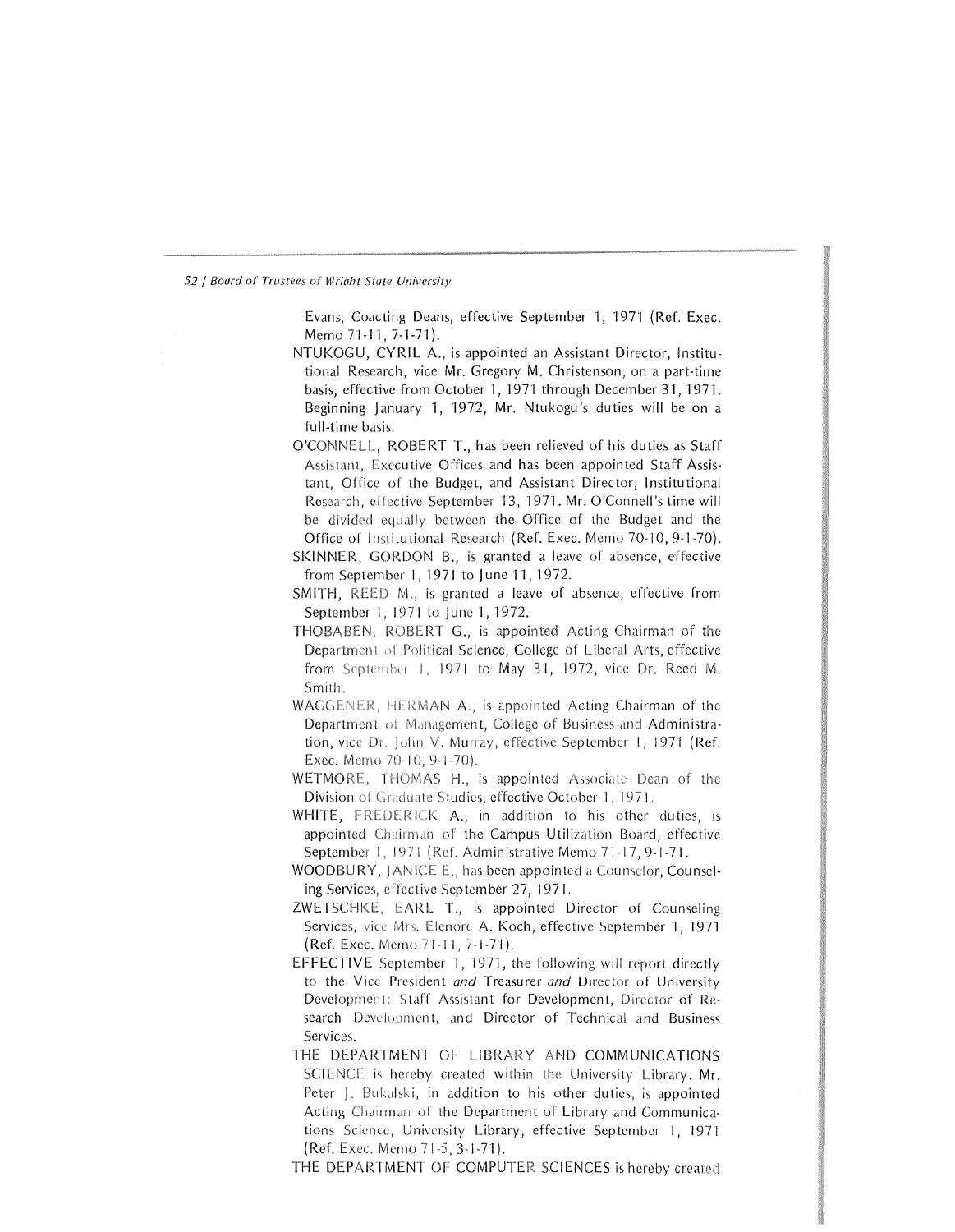within the College of Science and Engineering. Dr. Robert D. Dixon, in addition to his other duties, is appointed Chairman of the Department of Computer Sciences, effective September 1, 1971 (Ref. Exec. Memo 71-11, 7-1-71).

Dr. Keto moved the confirmation of the above appointments and changes of faculty and staff. The motion was seconded by Mr. Crowl and unanimously adopted.

# Clarification of Title References

President Golding reported that in the past few months, there has arisen some confusion between the administrative duties assigned to University officials and the delegation of certain powers by title on the part of the Board of Trustees. In order to reaffirm the action of the Board in the past, and at the same time to reflect accurately the current division of duties, President Golding recommended the following resolution:

#### *RESOLUTION 72-7*

WHEREAS this Board of Trustees has confirmed the establishment of the new positions and titles of "Business Manager," "Vice President *and* Treasurer," and "Vice President *and* Director of Administration;" and

WHEREAS previous actions of this Board have been made delegating powers and duties to the positions of "Business Manager," "Business Manager and Treasurer," "Vice President *and* Business Manager and Treasurer," and "Vice President *and* Treasurer;" and

WHEREAS it is the intention of this Board to clarify which duties and responsibilities arc the responsibility of each titled position; therefore be it

RESOLVED that in the areas of Personnel, Safety and Security, Purchasing, General Services, Physical Plant Operation, Data Processing, and Budget all delegations of authority heretofore made by this Board to the "Business Manager," "Business Manager *and* Treasurer," "Vice President *and* Business Manager and Treasurer," or "Vice President *and* Treasurer" are made the responsibility of the Vice President *and* Director of Administration; and be it further

RESOLVED that delegations of authority in those areas of University Development and the Office of the Treasurer of both the Board of Trustees and the University arc made the responsibility of the Vice President *and* Treasurer and Director of University Development, and be it further

RESOLVED that this Resolution is to be effective starting July 1, 1971.

Mr. Hall moved the adoption of the above resolution for the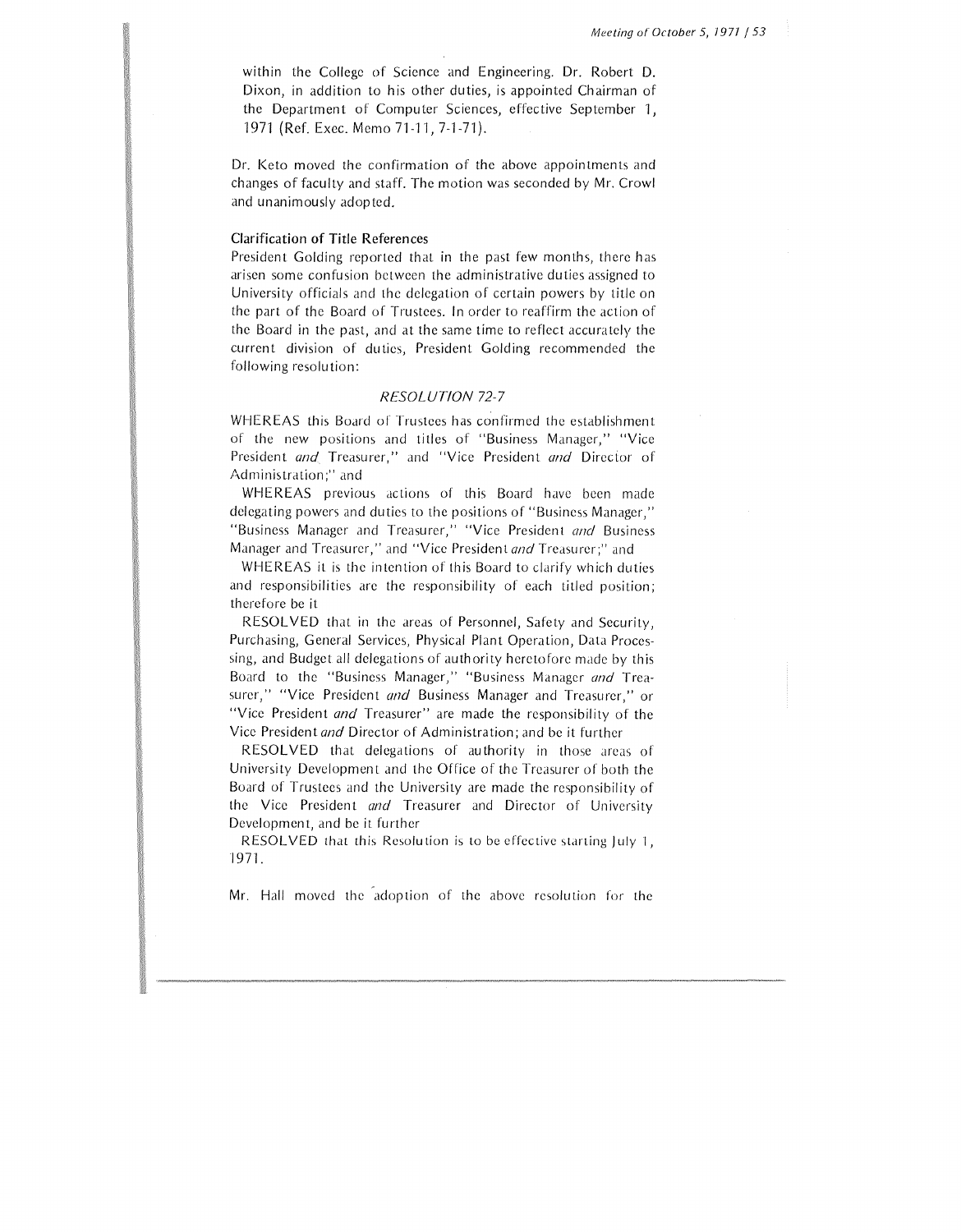clarification of titles. The motion was seconded by Mr. Michael and unanimously adopted by voice vote.

#### TV Studio Equipment

President Golding reported that the Ohio Educational Television Commission is negotiating for the transfer of the license and purchase of the transmitter and tower formerly used by Channel 16 for use in ETV and Public Broadcasting.

President Golding further stated that the studio equipment which is not included in the above negotiation might be adaptable for use in the studios now being constructed as a part of the Library.

He therefore recommended adoption of the following Resolution:

# RESOLUTION 72-8

BE IT RESOLVED that lhe President and Vice President *and*  Treasurer be authorized to negotiate with the proper authorities for the purchase of the Channel 16 studio equipment if an equitable price can be worked out after full investigation of the condition and appraised value of the equipment, with the final purchase to be ratified by this Board of Trustees.

Mr. Lucas moved the adoption of the foregoing Resolution. The motion was seconded by Dr. Keto and by roll call vote was adopted with Mr. Jeffrey abstaining from voting in order that there would be no question of conflict of interest.

# Appropriation of Capital Funds

Mr. White reported that although the University is operating under austere conditions, certain capital equipment expenditures which were under study and approved prior to the "freeze" must be made to maintain quality and implement additional academic classroom offerings. Mr. White stated that the University has certain capital reserves which may *not* be used for operating expenses, and therefore recommended that \$28,397 be appropriated from unappropriated capital reserves for the use of the College of Liberal Arts and that \$250,000 be appropriated from the same source for the College of Science and Engineering for the purchase of necessary instructional equipment and modifications for installation of such equipment.

Dr. Keto moved that \$28,397 for the College of Liberal Arts and \$250,000 for the College of Science and Engineering be appropriated from the unappropriated capital reserve. Mr. Jeffrey seconded the motion and by roll call vote it was unanimously adopted.

# State Examiner's Report of Financial Records for the Period of July 1, 1969 to **June** 30, 1970

As Secretary of the Board of Trustees, Mr. White received a report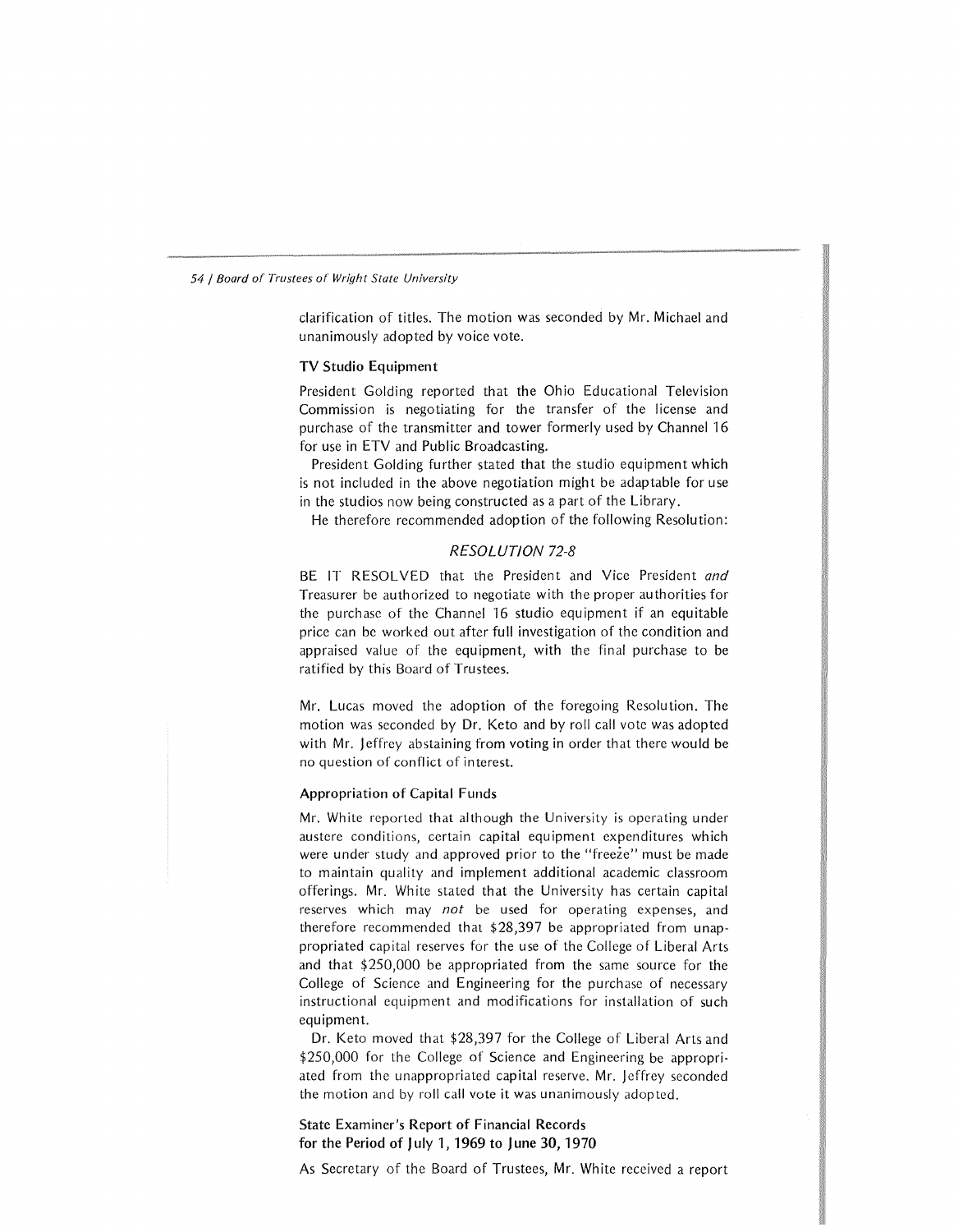dated August 24, 1971, from the office of the Auditor of State of the examination of the financial records of the University for the period of July 2, 1969 to June 30, 1970. This report which reads in part as follows is available in the Office of the Secretary-Treasurer for examination:

*Audit Scope* The examination of the records and accounts of Wright State University was made in accordance with generally accepted auditing standards and accordingly included such test of the accounting records and other such auditing procedures as were considered necessary in the circumstances.

The following comprises the complete comments of the Auditor: *General Remarl?s* The accounts and records of Wright State University were adequately and properly maintained and conformed to the standards required by the Auditor of State.

Various minor discrepancies were brought to the attention of University officials during the examination and were corrected.

Mr. Crowl moved the acceptance of the report of the examination of the financial records of the University by the State Examiner. The motion was seconded by Mr. Jeffrey and unanimously adopted *by*  voice vote.

# State Examiner's Report of Examination of the College Work-Study Program

Mr. White received a report dated September 21, 1971, from the office of the Auditor of State of the examination of the College Work-Study Program for the period of July 2, 1969 to December 31, 1970.

The complete report is on file in the office of the Secretary-Treasurer for examination. In summary, the following quote is from the State Examiner's report:

Under date of December 31, 1970, we issued our report based on our examination of the financial statements of the College Work-Study Program, Wright State University at December 31, 1970, and for the year then ended. We reported that our examination was made in accordance with generally accepted auditing standards, and the audit guides prescribed by the Department of Health, Education and Welfare, and accordingly (sic) included such tests of the accounting records and other such procedures as we considered necessary in the circumstances.

During the course of our examination, nothing came to our attention which would cause us to believe that the information presented on accompanying pages I to 3 is not a fair statement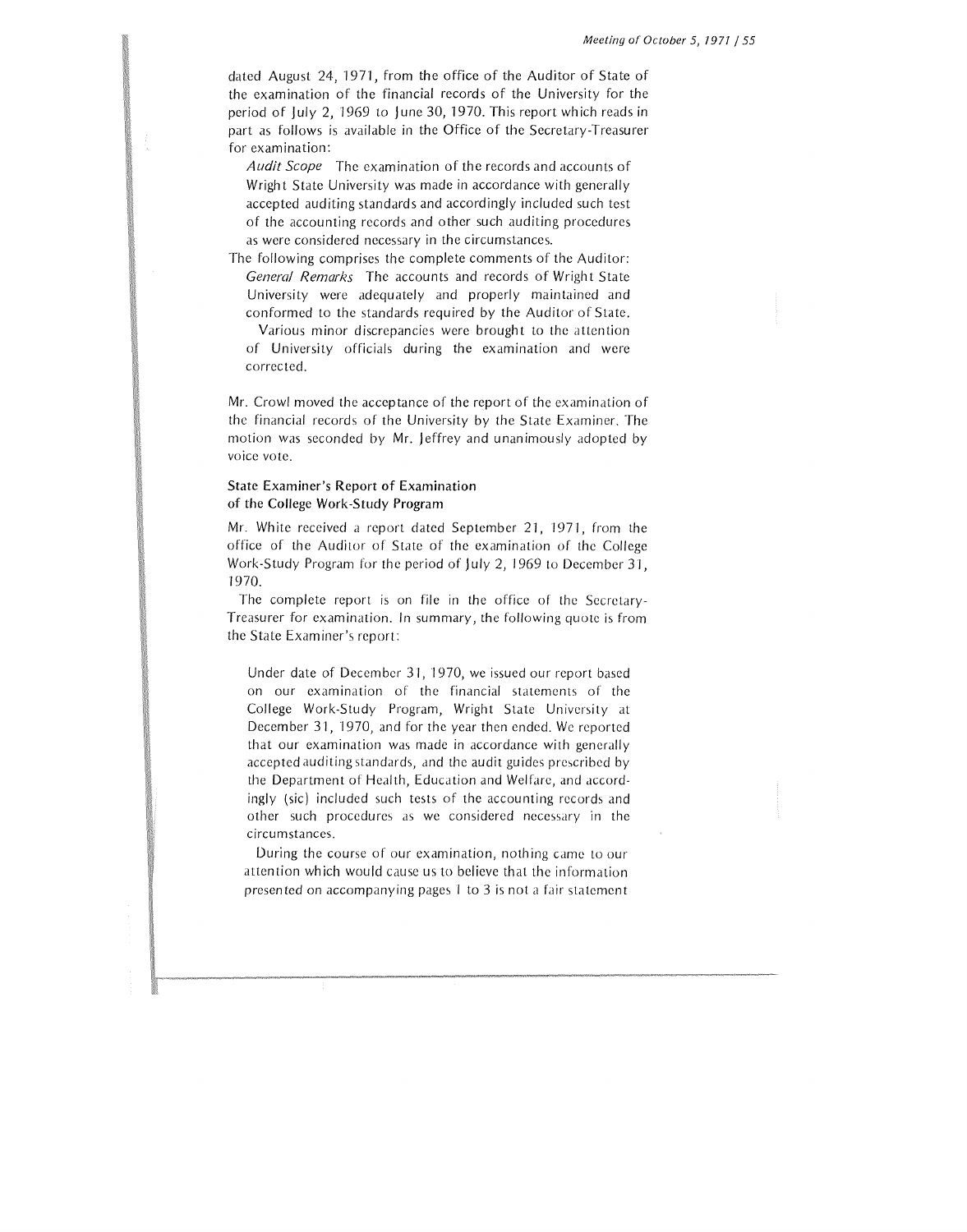of the compliance information requested by the Department of Health, Education and Welfare.

During the period of audit, July 1, 1969 through December 31, 1970, 288 students participated in the program. The total federal contribution during this period amounted to \$217,470.00 while the institutions contribution amounted to \$53,697.00 which is 20% of the federal contribution less administrative charges. Since the inception of the program 366 students have participated with a cumulative federal contribution of \$249,962.00 and a cumulative institutional contribution of \$61 ,821.00.

Mr. Hall recommended the acceptance of the State Examiner's report of the examination of the College Work-Study program at Wright State. Dr. Keto seconded the motion and it was unanimously approved by voice vote.

#### Acceptance of Gifts and Donations

Mr. White reported that since the last meeting of the Board of Trustees the University has received from the Gulf Oil Corporation the following gift of equipment which is six years old and in workable condition, and Mr. White recommended that this gift be formally accepted by the Board of Trustees:

|                              | <b>Estimated Value</b> |
|------------------------------|------------------------|
| Analog Seismic Equipment     | \$45,000               |
| <b>FM Playback Equipment</b> | 15,000                 |
| Truck Body                   | 3.000                  |
| Total                        | \$63,000               |

Mr. Crowl moved the acceptance of the gift from Gulf Oil Corporation. The motion was seconded by Mr. Hall and unanimously accepted by roll call vote.

#### Ratification of Contract for Use of the Coliseum Building

Mr. White reported that in order to provide practice facilities for the University's basketball team, the University signed a contract with the Montgomery County Agricultural Society for the use of the Coliseum Building at the Montgomery County Fairgrounds.

The contract, signed by the Vice President *and* Treasurer on behalf of the University, covers the period from November I, 1971 to February 11, 1972, and provides for the payment by the University of Seven Dollars and Fifty Cents (\$7.50) per hour payable upon monthly invoices, for a total of \$995.00.

Mr. White recommended the ratification of the contract between the Montgomery County Agricultural Society and Wright State University for the use of the Coliseum Building.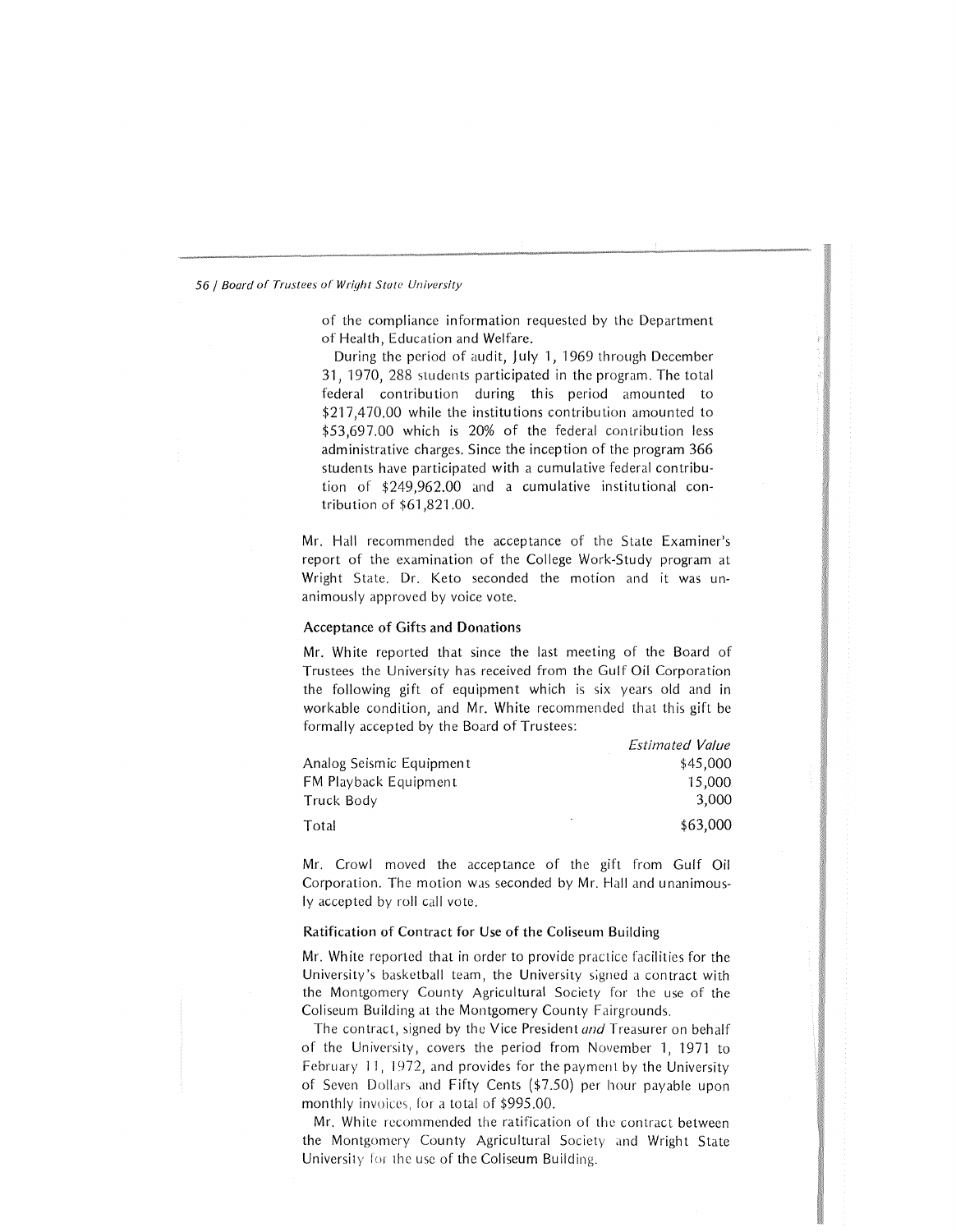Mr. Lucas moved the ratification of the contract with the Montgomery County Agricultural Society for use of the Coliseum Building. The motion was seconded by Dr. Keto and by roll call vote was unanimously adopted.

# Ratification of Research Contracts and Grants

Mr. White reported that the University, through the Office of Research Development, has entered into four research contracts and grants, two being renewals, and recommended ratification of the following contracts and grants:

#### *Project #147-Renewal of Private Research Grant*

| Title: |                                  | "Synthesis and Characterization of Metal Complexes         |  |  |
|--------|----------------------------------|------------------------------------------------------------|--|--|
|        |                                  | Containing Macrocyclic Ligands"                            |  |  |
|        |                                  | Duration: September 1, 1969 through August 31, 1972        |  |  |
|        |                                  | Sponsor: American Chemical Society-Petroleum Research Fund |  |  |
|        | Supervisor: Dr. Sue. C. Cummings |                                                            |  |  |
|        | Amount: Total \$2,500            |                                                            |  |  |
|        | Sponsor 2,500                    |                                                            |  |  |

*Project* # *193--Renewal of Government Instructional Grant* 

| Title: | "Undergraduate Education in Rehabilitation and Other |  |  |  |
|--------|------------------------------------------------------|--|--|--|
|        | Helping Services"                                    |  |  |  |

Duration: September I, 1971 through August 31, 1972

Sponsor: Social and Rehabilitation Services, Department of Health, Education and Welfare

Supervisor: Mr. Perry Hall

| Total                | \$23,434 |
|----------------------|----------|
| Sponsor              | 20,341   |
| <b>WSU Cost</b>      |          |
| <b>Sharing</b>       | 3.093    |
| <b>Indirect Cost</b> |          |
| Allowance            | 1,507    |
|                      |          |

*Project #194-New Government Research Contract* 

| Title: |             |  | "Biological and Environmental Survey Reports Caesar |
|--------|-------------|--|-----------------------------------------------------|
|        | Creek Lake" |  |                                                     |

- Duration: September I, 1971 through August 31, 1972
- Sponsor: Department of the Army, Corps of Engineers, Louisville District
- Supervisor: Dr. Ronald G. Schmidt

| Amount: | Total   | \$22,320 |
|---------|---------|----------|
|         | Sponsor | 22,320   |

*Project# 195--New Government Research Contract* 

Title: "Biological and Environmental Survey Reports-East Fork Lake"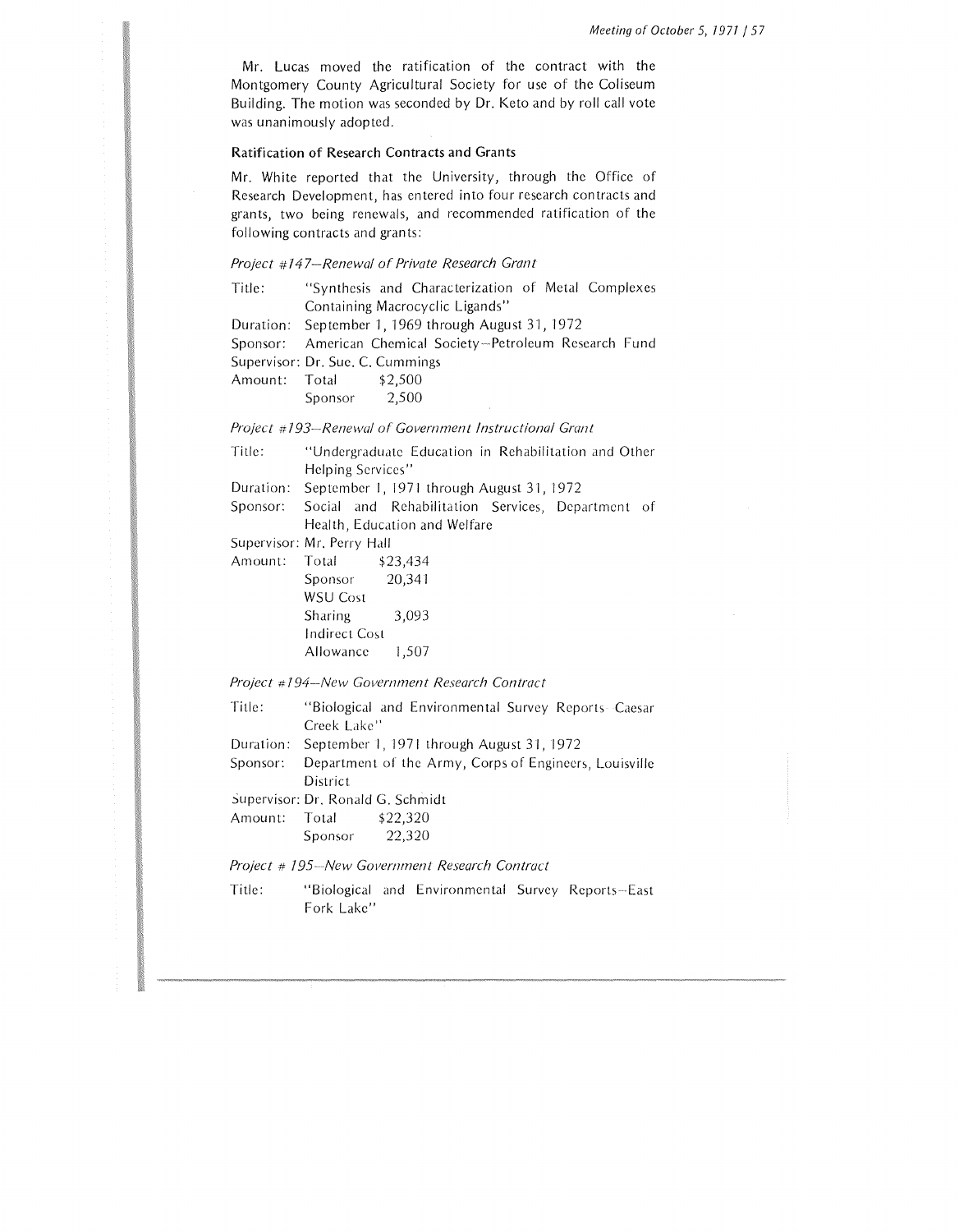Duration: November 1, 1971 through August 31, 1972

Sponsor: Department of the Army, Corps of Engineers, Louisville District

Supervisor: Dr. Ronald G. Schmidt

Amount: Total \$20,853

Sponsor 20,853

Mr. Crowl moved the ratification of the aforegoing research contracts and grants. The motion was seconded by Dr. Keto and by roll call vote was unanimously adopted.

Ratification of Agreement with Camp Kern Branch of the Dayton Y.M.C.A.

'Mr. White reported that on August 16, 1971, Wright State entered into an agreement with Camp Kern Branch of the Dayton Y.M.C.A. for the University's Horseback Riding Club's Intramural program from September 13, 1971 to May 21, 1972, inclusive.

Mr. White noted there will be no charge for the use of the horses or tack; however, the University would be responsible for bills incurred due to injury or illness of the horses. Mr. White recommended ratification of this agreement.

Mr. Crowl moved the ratification of the agreement between Camp Kern Branch of the Dayton Y.M.C.A. and the University's Horseback Riding Club. Mr. Hall seconded the motion and by roll call vote it was unanimously adopted.

# Report on Grant under Title I of the Higher Education Facilities Act

Mr. White reported that the application for federal funding for the Brehm Laboratory for Environmental Studies was considered by the State Commission on September 17, 1971, and the application ranked high enough to be recommended for a grant, which is anticipated to be approximately  $$188,000$ .

#### Progress Report of Projects Under Construction

Mr.. White reported on the current status of projects now under construction on the main campus and the branch campus at Celina. It appears that the projects are generally on schedule.

# Access to Newman Center

Mr. White reported that the University has been in communication with Reverend Michael Reaume, S.M. regarding construction of a Newman Center building on a leased two-acre tract 210 by 414 feet, at the corner of the Eisert property adjoining the western edge of the campus.

The Roman Catholic Archdiocese of Cincinnati hopes to begin construction, in November of this year, of a modest A-frame building to serve as a meeting place and a Center for activities.

In a letter dated September 29, Father Reaume requested walk-on